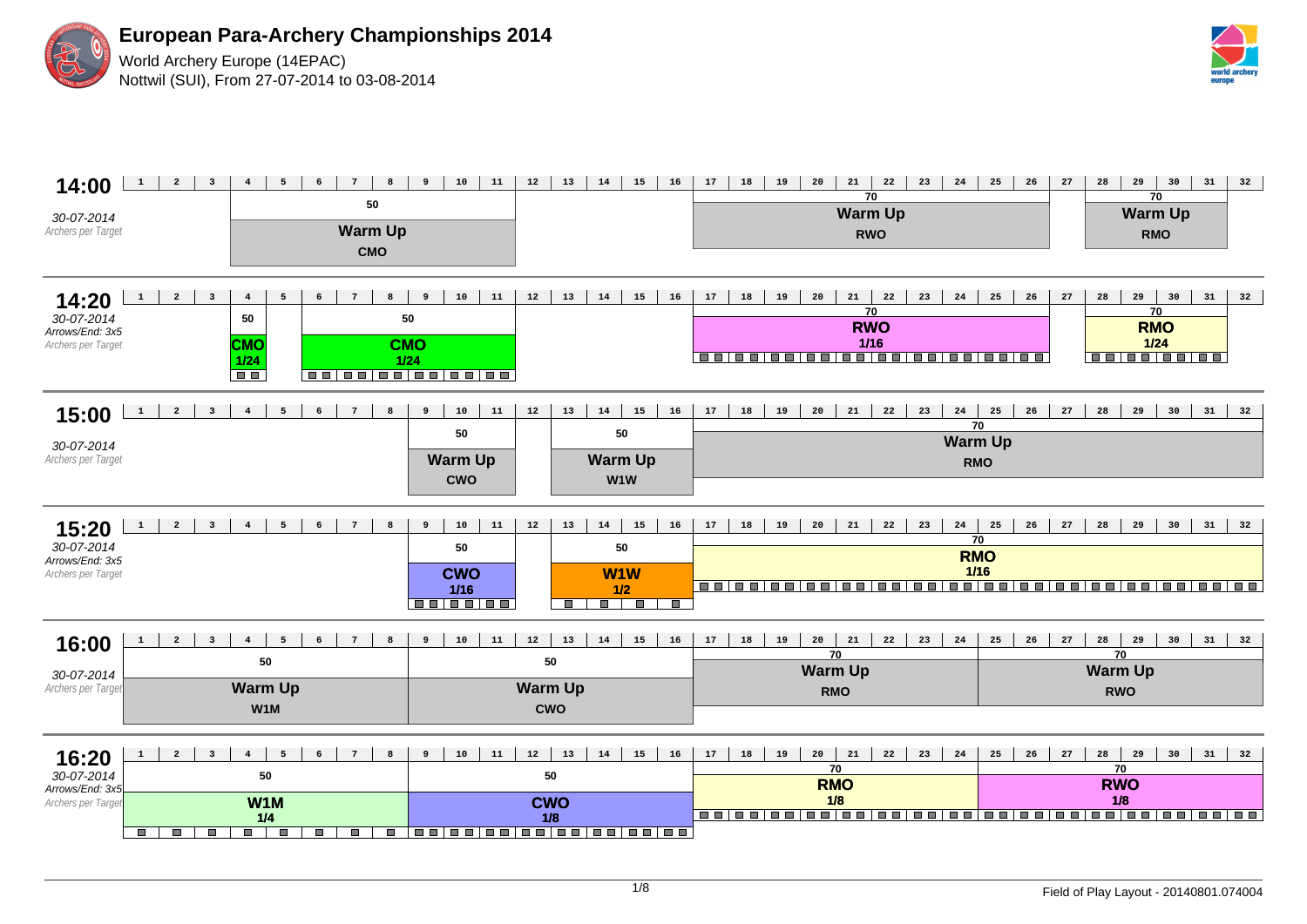

**European Para-Archery Championships 2014** World Archery Europe (14EPAC) Nottwil (SUI), From 27-07-2014 to 03-08-2014

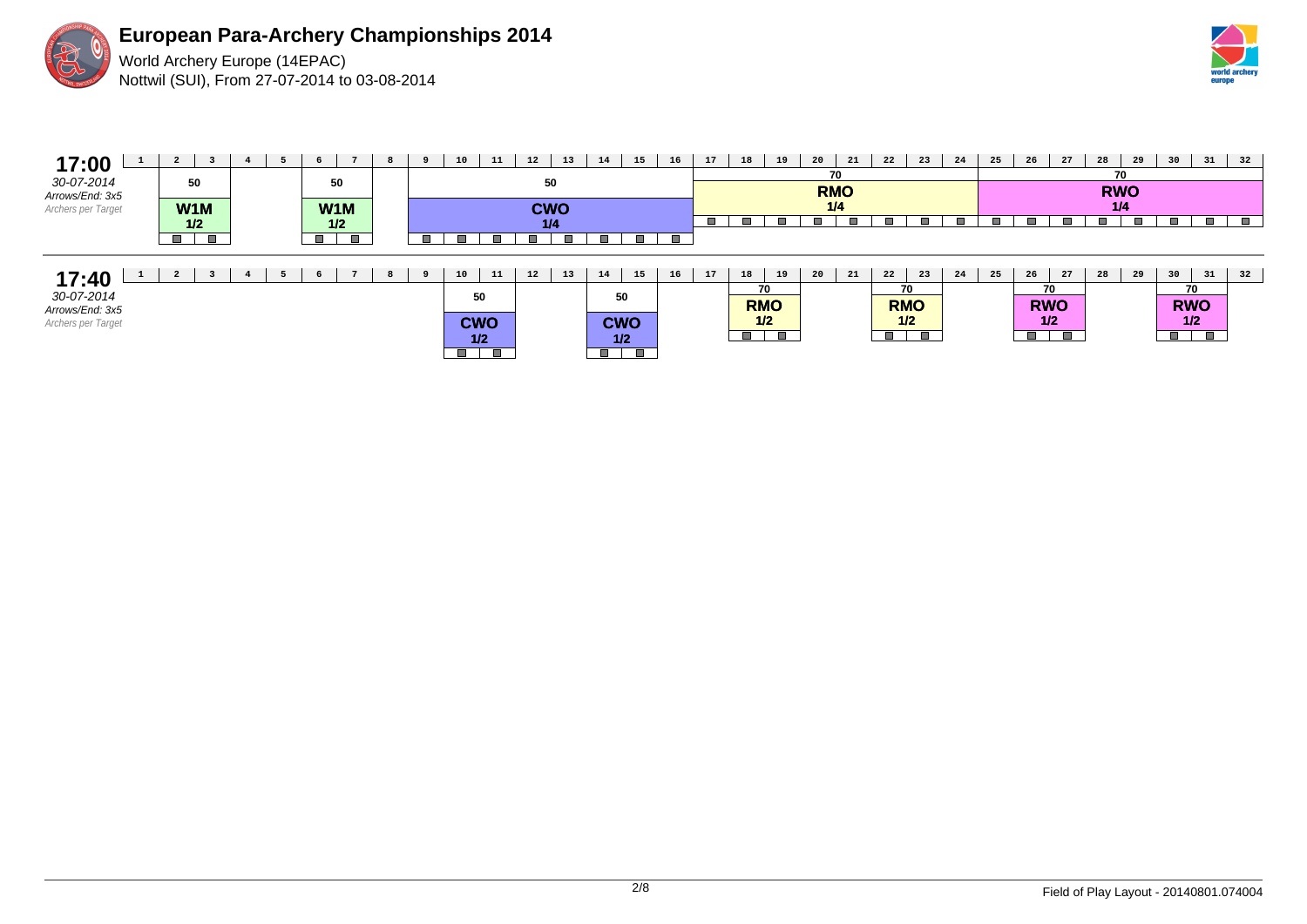

**European Para-Archery Championships 2014** World Archery Europe (14EPAC) Nottwil (SUI), From 27-07-2014 to 03-08-2014



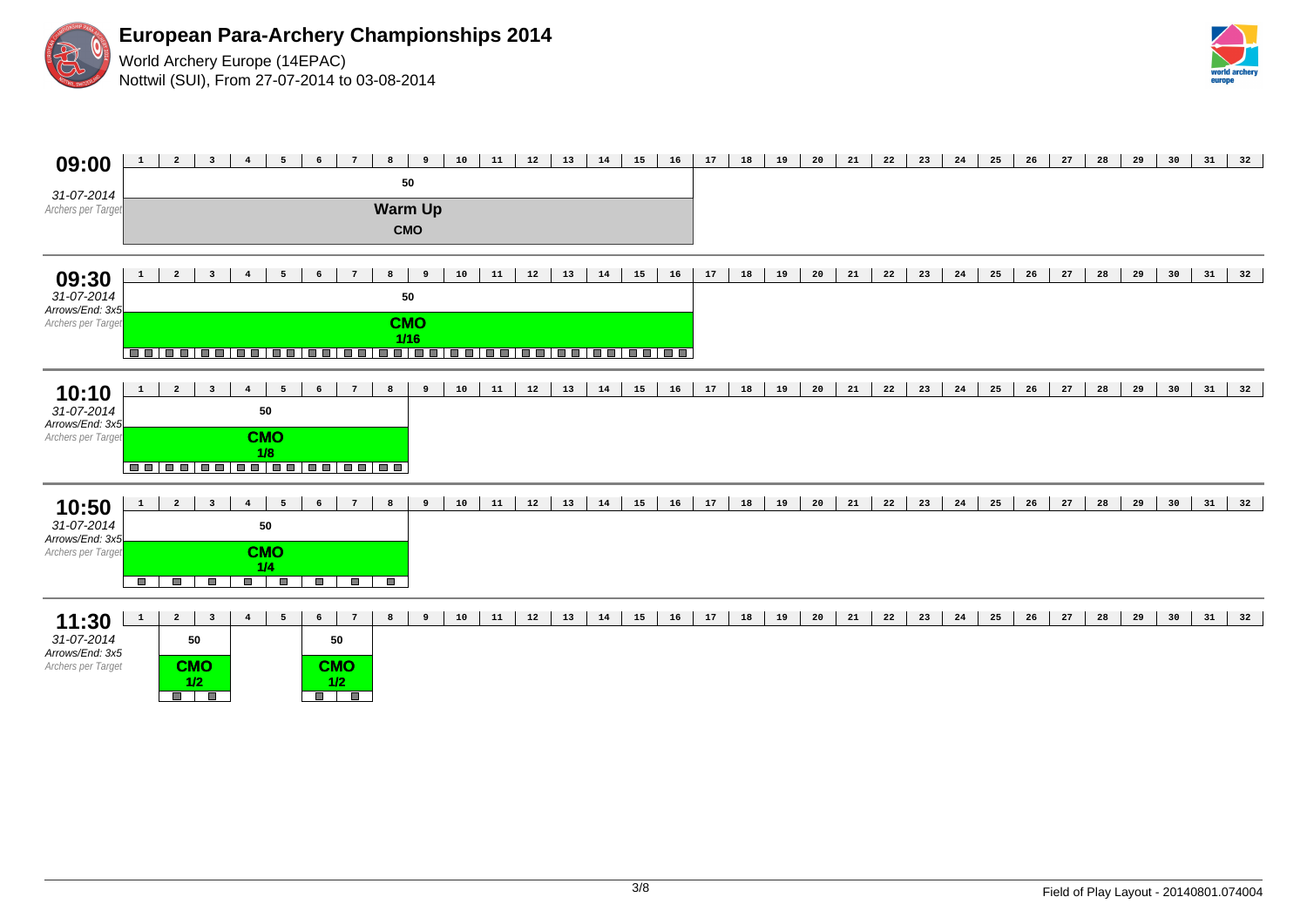



## **14:00** 1 2 3 4 5 6 7 8 9 10 11 12 13 14 15 16 17 18 19 20 21 22 23 24 25 26 27 28 29 30 31 32 31-07-2014 Archers per Target **70 Warm Up RX 14:30 1 2 3 4 5 6 7 8** 31-07-2014 Arrows/End: (2x2)x4 Archers per Target 9 | 10 | 11 | 12 | 13 | 14 | 15 | 16 | 17 | 18 | 19 | 20 | 21 | 22 | 23 | 24 | 25 | 26 | 27 | 28 | 29 | 30 | 31 | 32 **70 RX 1/8 70 -Bye-RX 50 Warm Up CX 14:55** 31-07-2014 Arrows/End: (2x2)x4 Archers per Target 1 2 3 4 5 6 7 8 9 10 11 12 13 14 15 16 17 18 19 20 21 22 23 24 25 26 27 28 29 30 31 32 **50 CX 1/4 70 RX 1/4 15:20** 31-07-2014 Arrows/End: (2x2)x4 Archers per Target 1 2 3 4 5 6 7 8 9 10 11 12 13 14 15 16 17 18 19 20 21 22 23 24 25 26 27 28 29 30 31 32 **50 CX 1/2 50 CX 1/2 70 RX 1/2 70 RX 1/2**<br>**THEFE**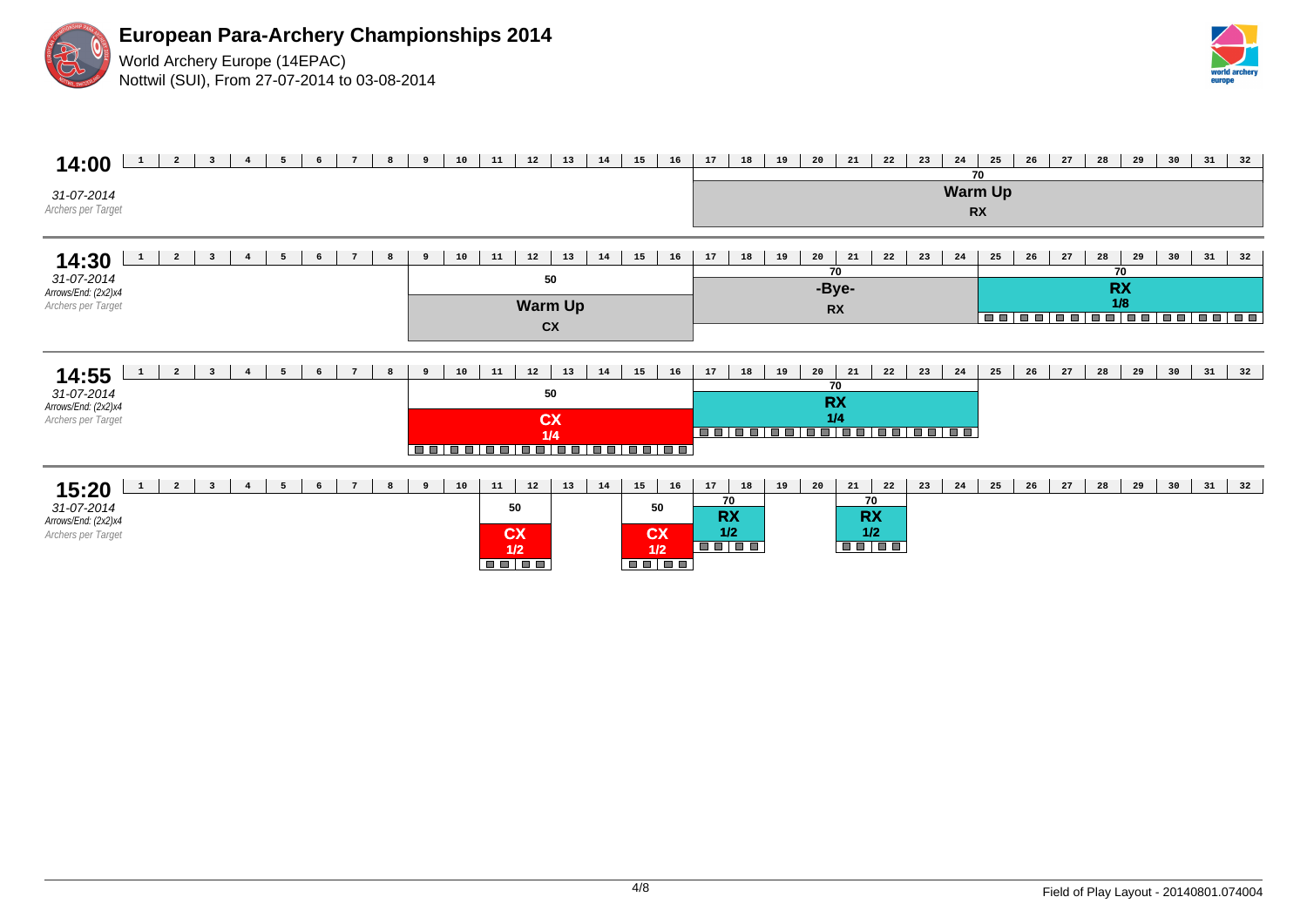

**European Para-Archery Championships 2014**

World Archery Europe (14EPAC) Nottwil (SUI), From 27-07-2014 to 03-08-2014



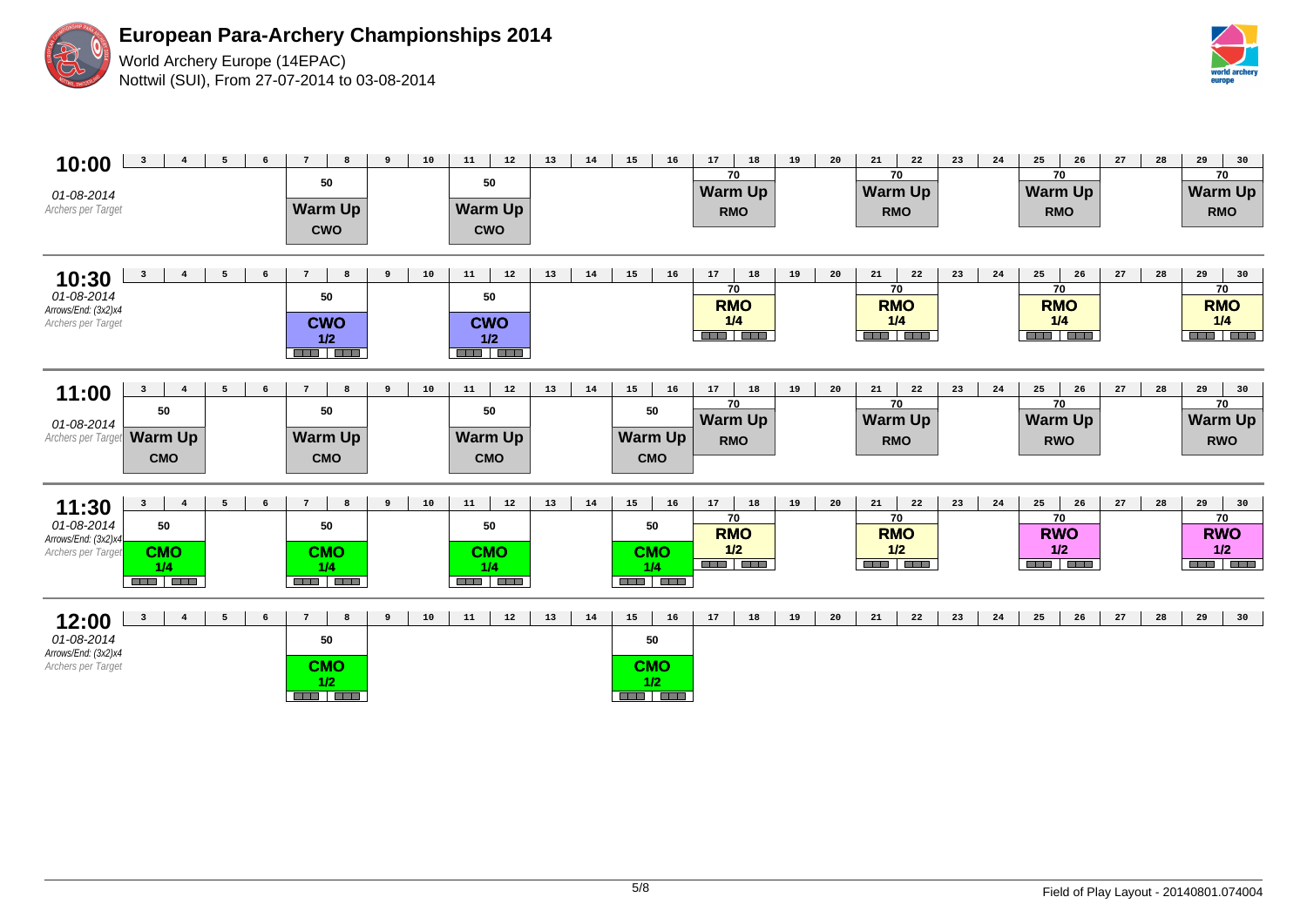



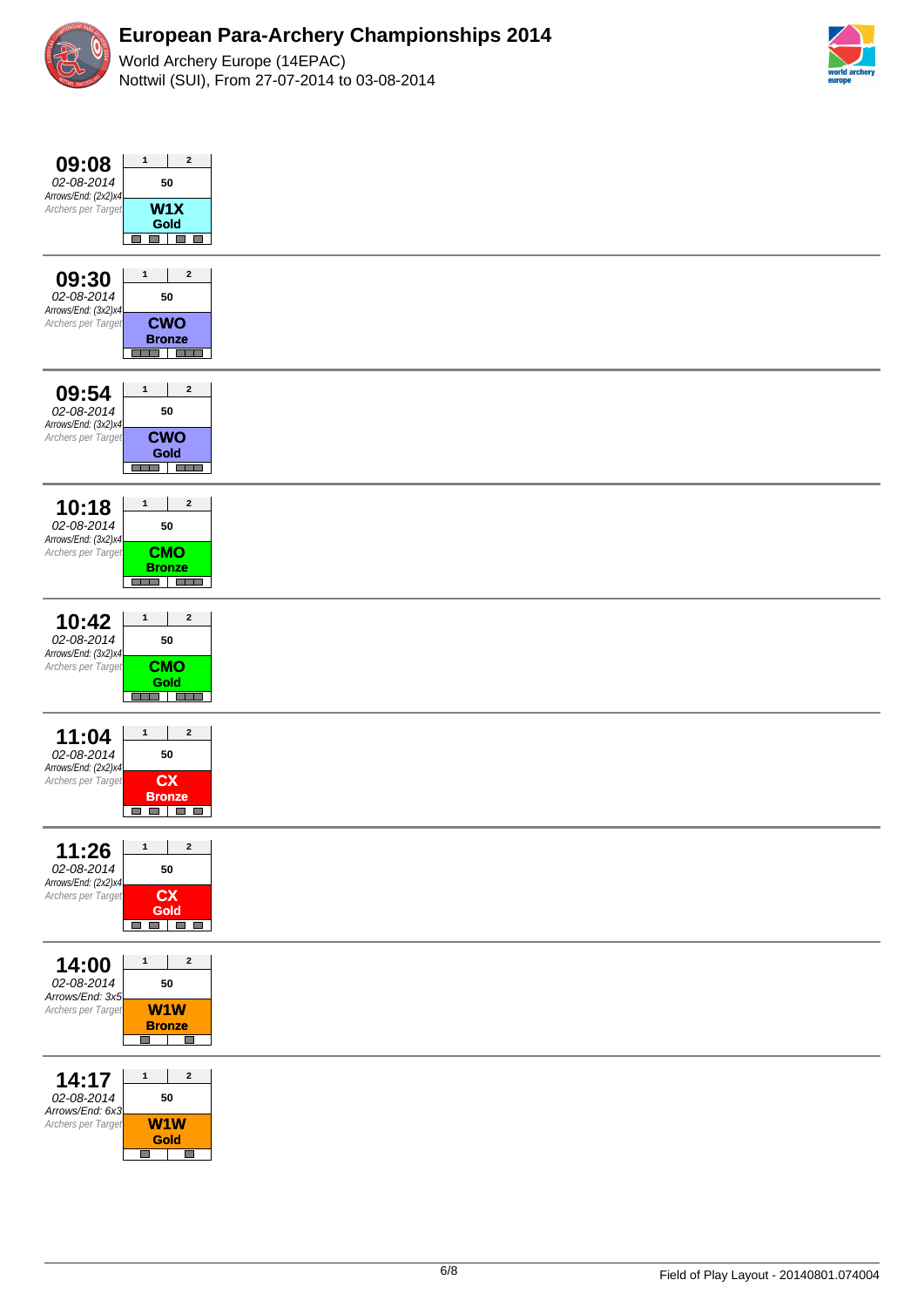



| $\mathbf 1$<br>14:34<br>02-08-2014<br>Arrows/End: 3x5<br>Archers per Target<br>$\Box$   | $\mathbf{2}$<br>50<br><b>CWO</b><br><b>Bronze</b><br>П            |  |
|-----------------------------------------------------------------------------------------|-------------------------------------------------------------------|--|
| $\mathbf 1$<br>14:51<br>02-08-2014<br>Arrows/End: 6x3<br>Archers per Target<br><b>I</b> | $\mathbf{2}$<br>50<br><b>CWO</b><br>Gold<br>I                     |  |
| $\mathbf{1}$<br>15:08<br>02-08-2014<br>Arrows/End: 3x5<br>Archers per Target<br>П       | $\mathbf{2}$<br>50<br>W <sub>1</sub> M<br><b>Bronze</b><br>$\Box$ |  |
| 15:25<br>$\mathbf 1$<br>02-08-2014<br>Arrows/End: 6x3<br>Archers per Target<br>$\Box$   | $\mathbf{2}$<br>50<br>W1M<br>Gold<br>$\Box$                       |  |
| $\mathbf{1}$<br>15:42<br>02-08-2014<br>Arrows/End: 3x5<br>Archers per Target<br>$\Box$  | $\mathbf{2}$<br>50<br><b>CMO</b><br><b>Bronze</b><br>П            |  |
| $\mathbf 1$<br>15:59<br>02-08-2014<br>Arrows/End: 6x3<br>Archers per Target<br>$\Box$   | $\mathbf{2}$<br>50<br><b>CMO</b><br><b>Gold</b><br>$\Box$         |  |